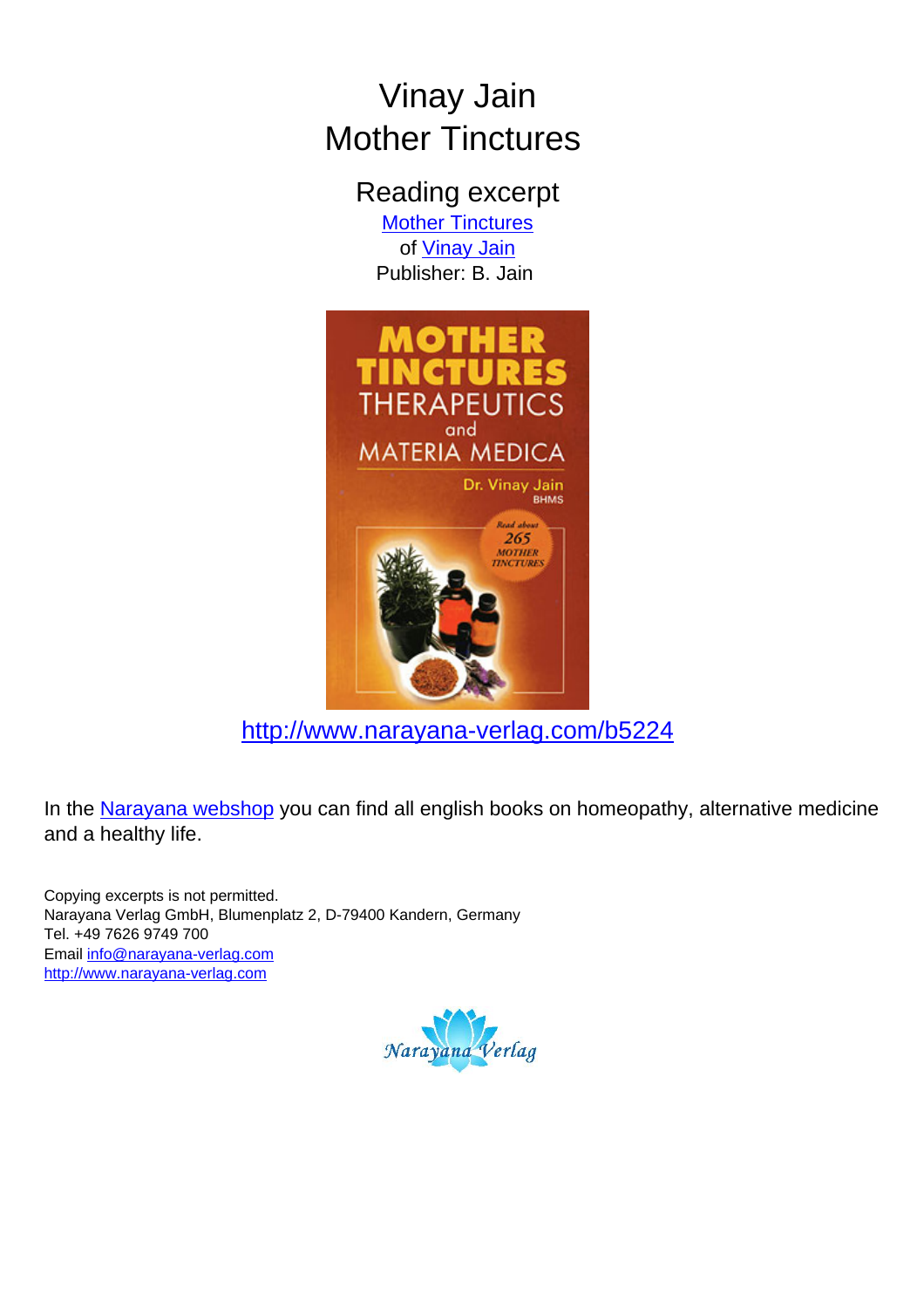## **CONTENTS**

### **Chapter**  $\boldsymbol{l}$ **DISEASES**

 $\mathbf{V}$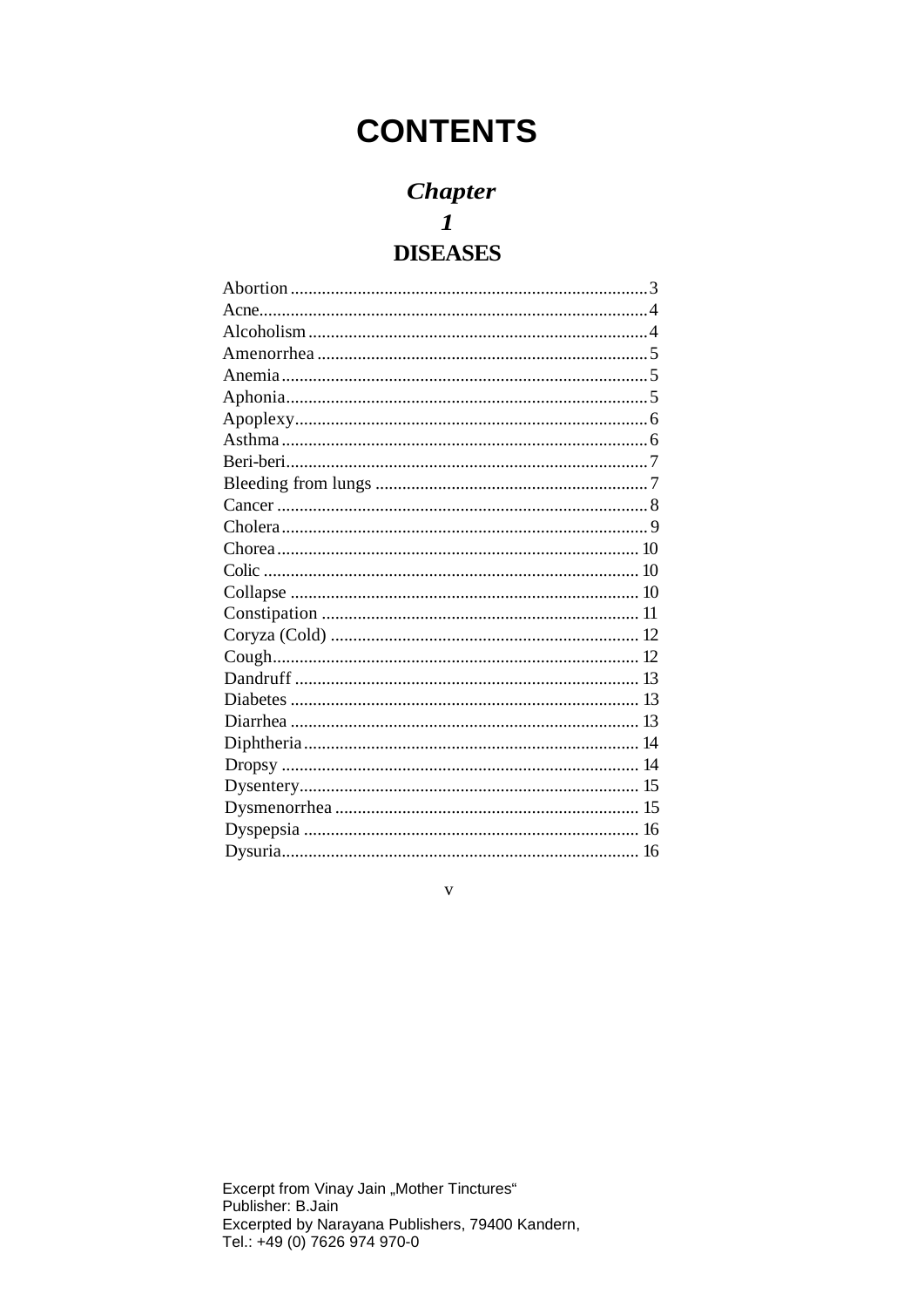${\rm vi}$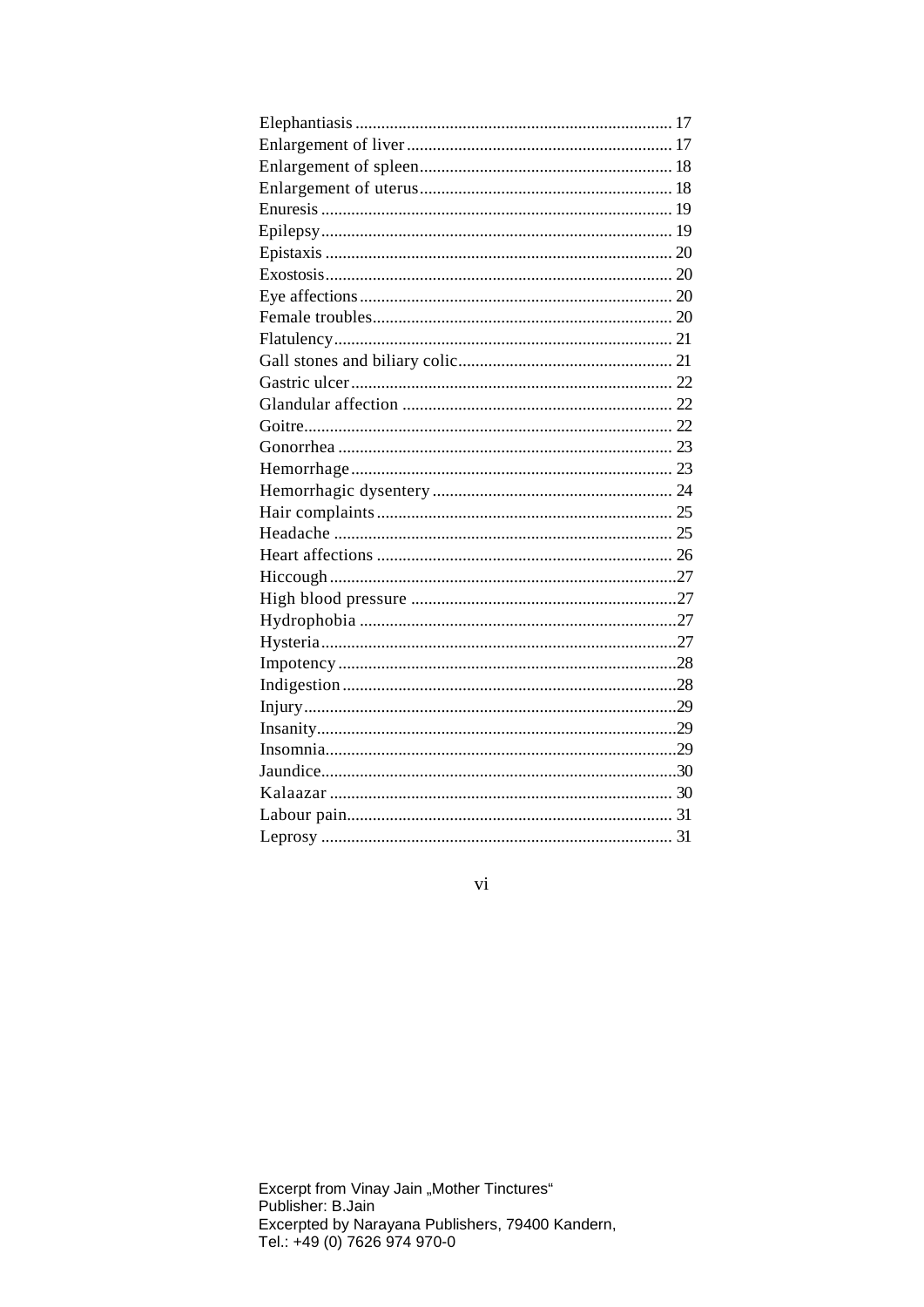vii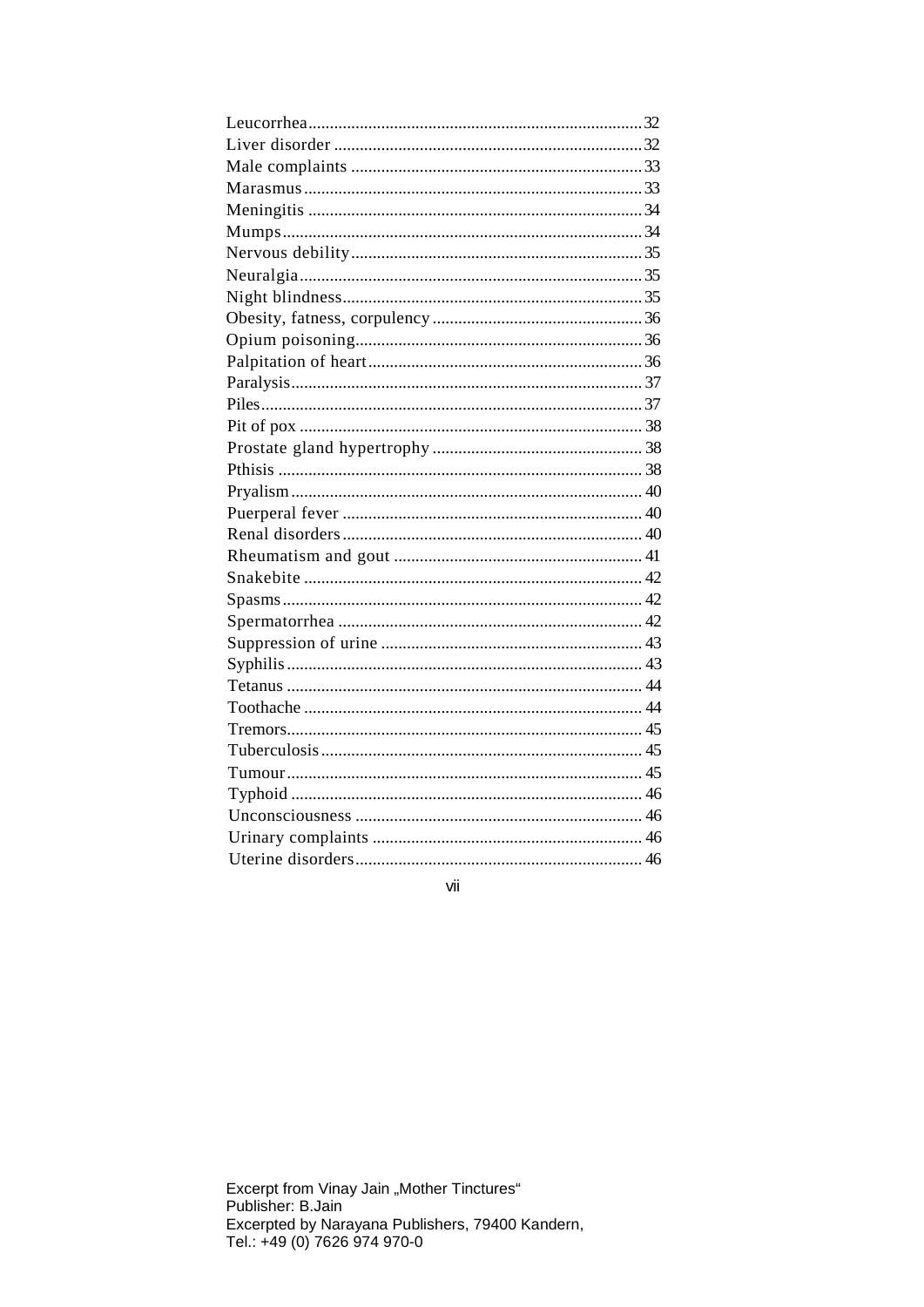#### Chapter 2 **REMEDIES**

viii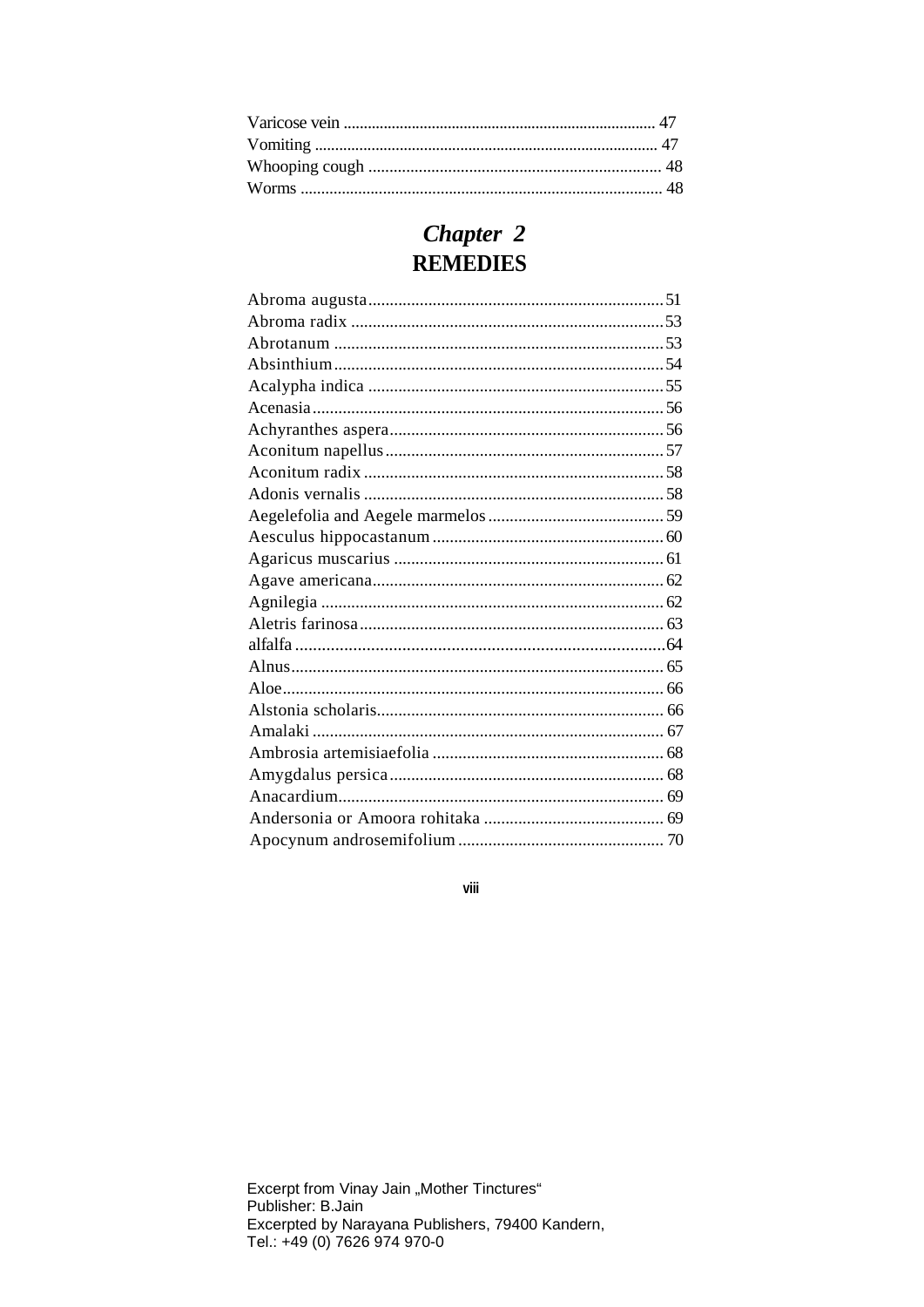$i\mathsf{x}$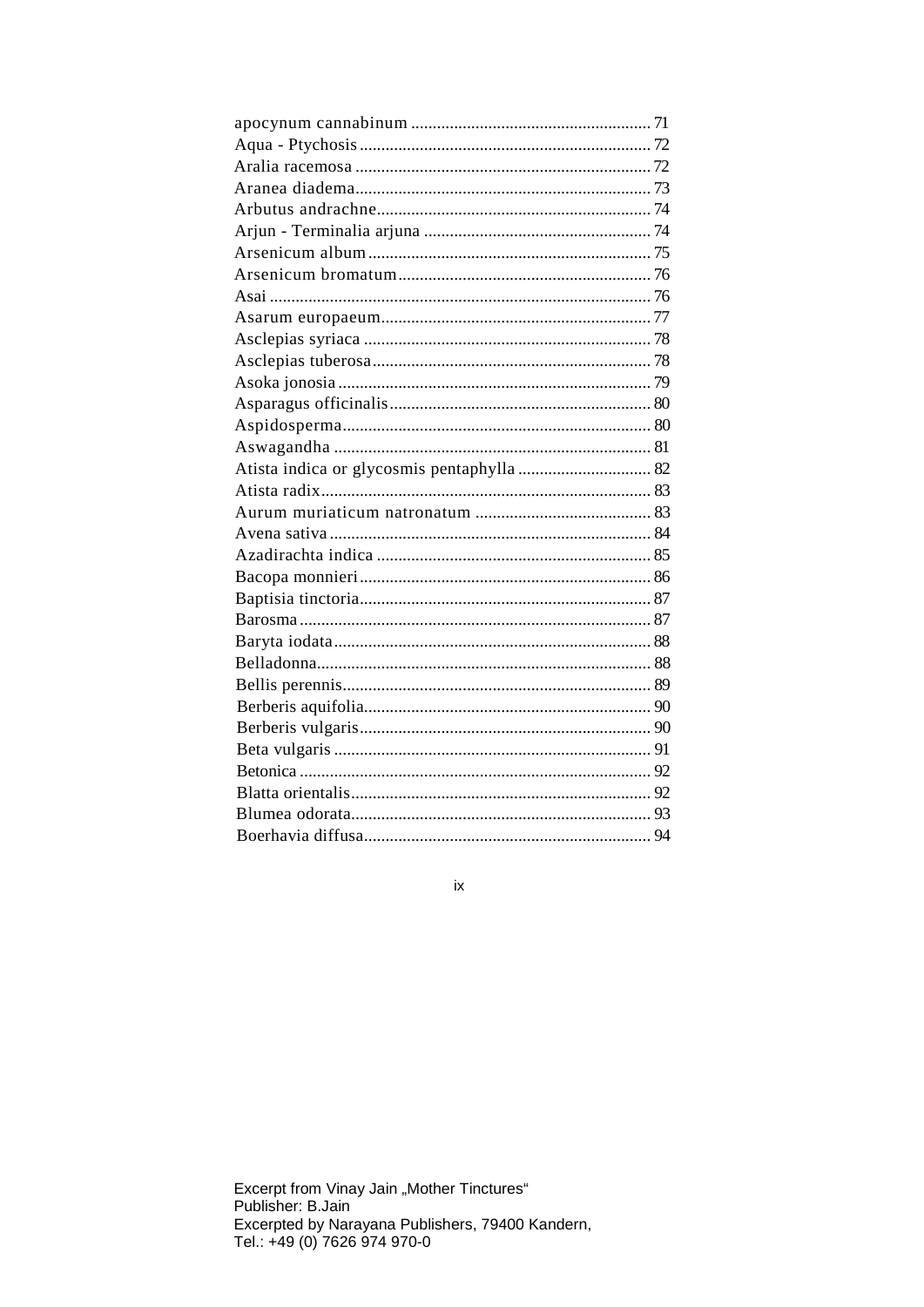| Caesalpinia bonducela - Quninia indica - nata  98 |  |
|---------------------------------------------------|--|
|                                                   |  |
|                                                   |  |
|                                                   |  |
|                                                   |  |
|                                                   |  |
|                                                   |  |
|                                                   |  |
|                                                   |  |
|                                                   |  |
|                                                   |  |
|                                                   |  |
|                                                   |  |
|                                                   |  |
|                                                   |  |
|                                                   |  |
|                                                   |  |
|                                                   |  |
|                                                   |  |
|                                                   |  |
|                                                   |  |
|                                                   |  |
|                                                   |  |
|                                                   |  |
|                                                   |  |
|                                                   |  |
|                                                   |  |
|                                                   |  |
|                                                   |  |
|                                                   |  |
|                                                   |  |

 $\mathsf{x}$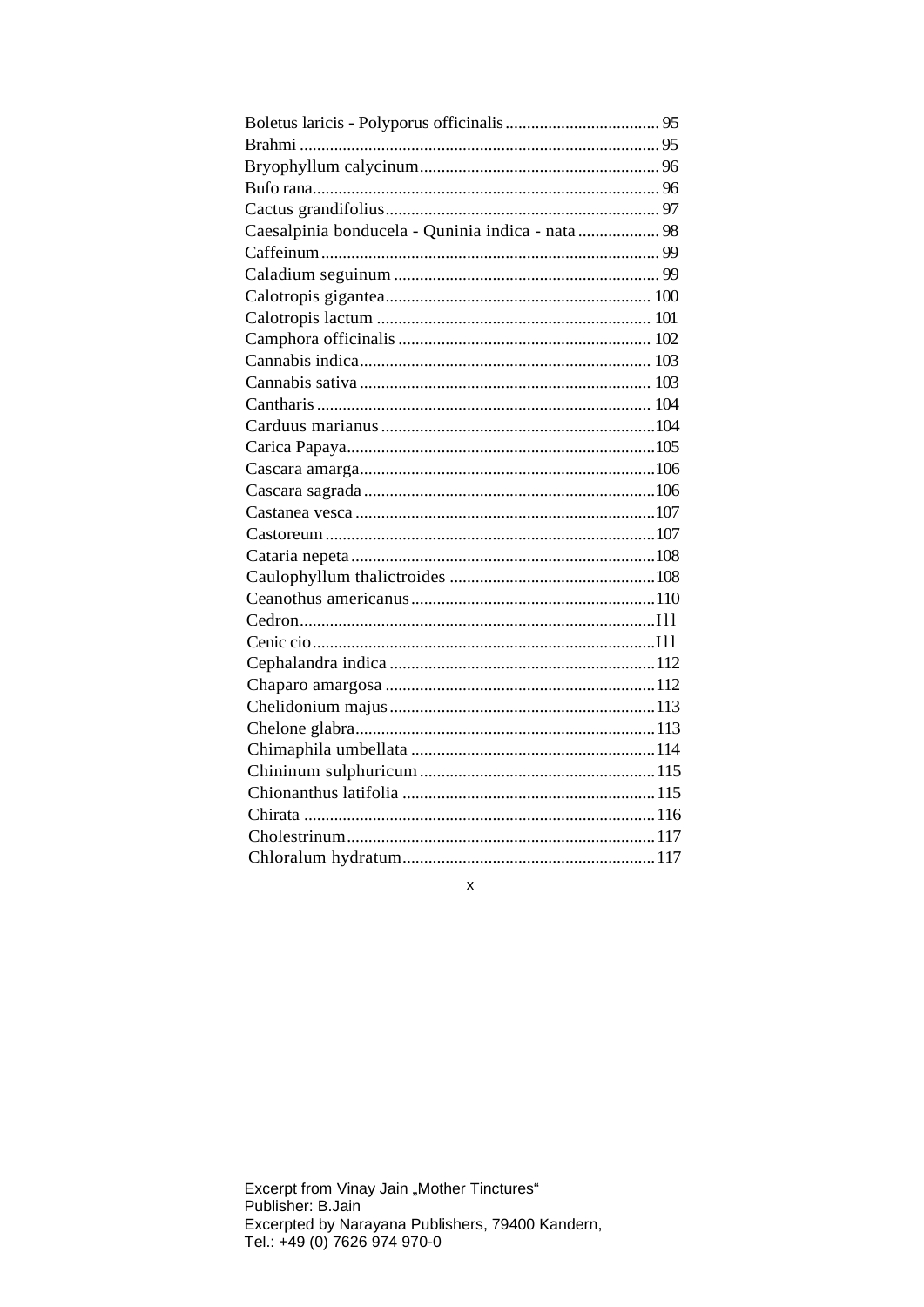xi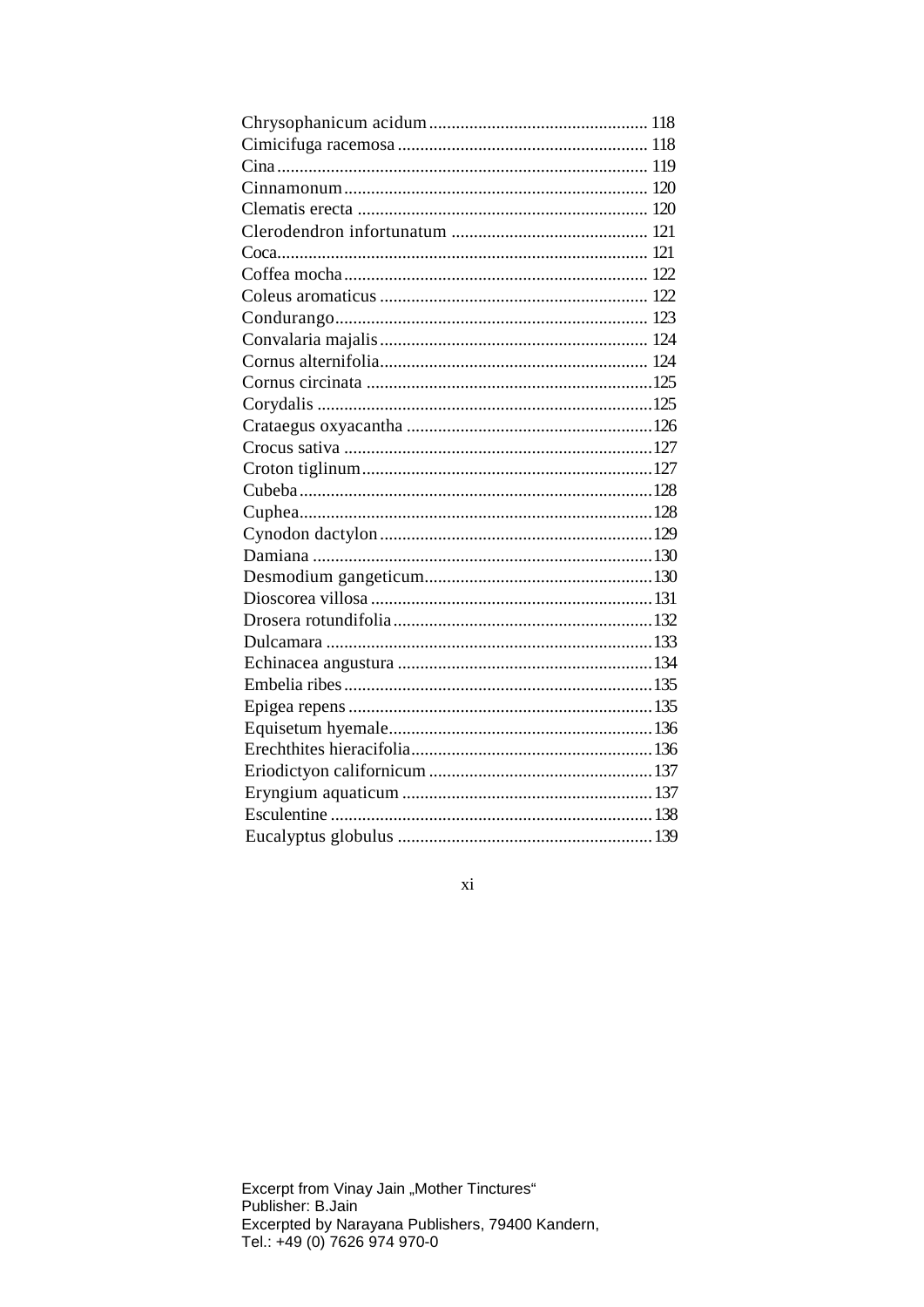Xii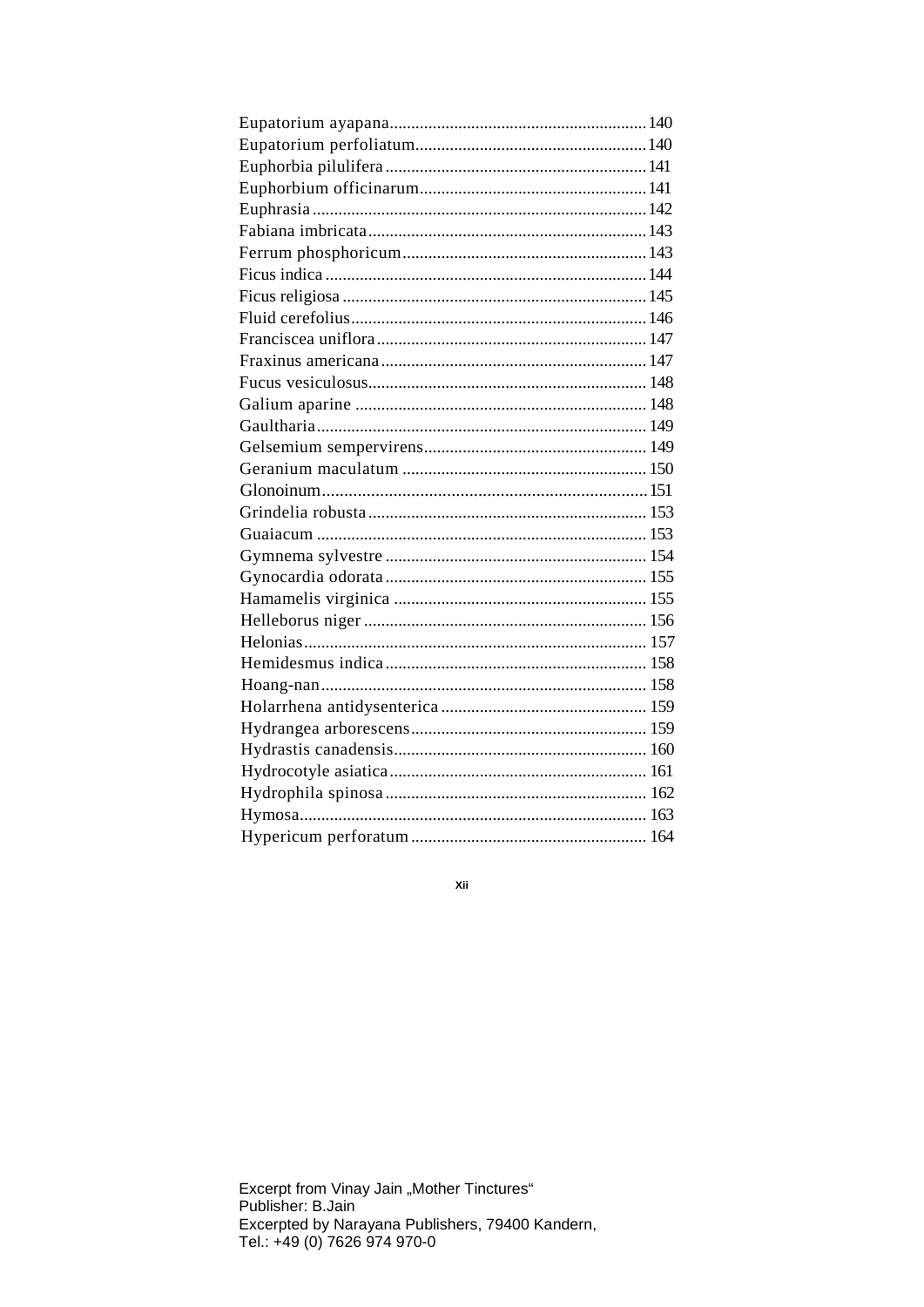xiii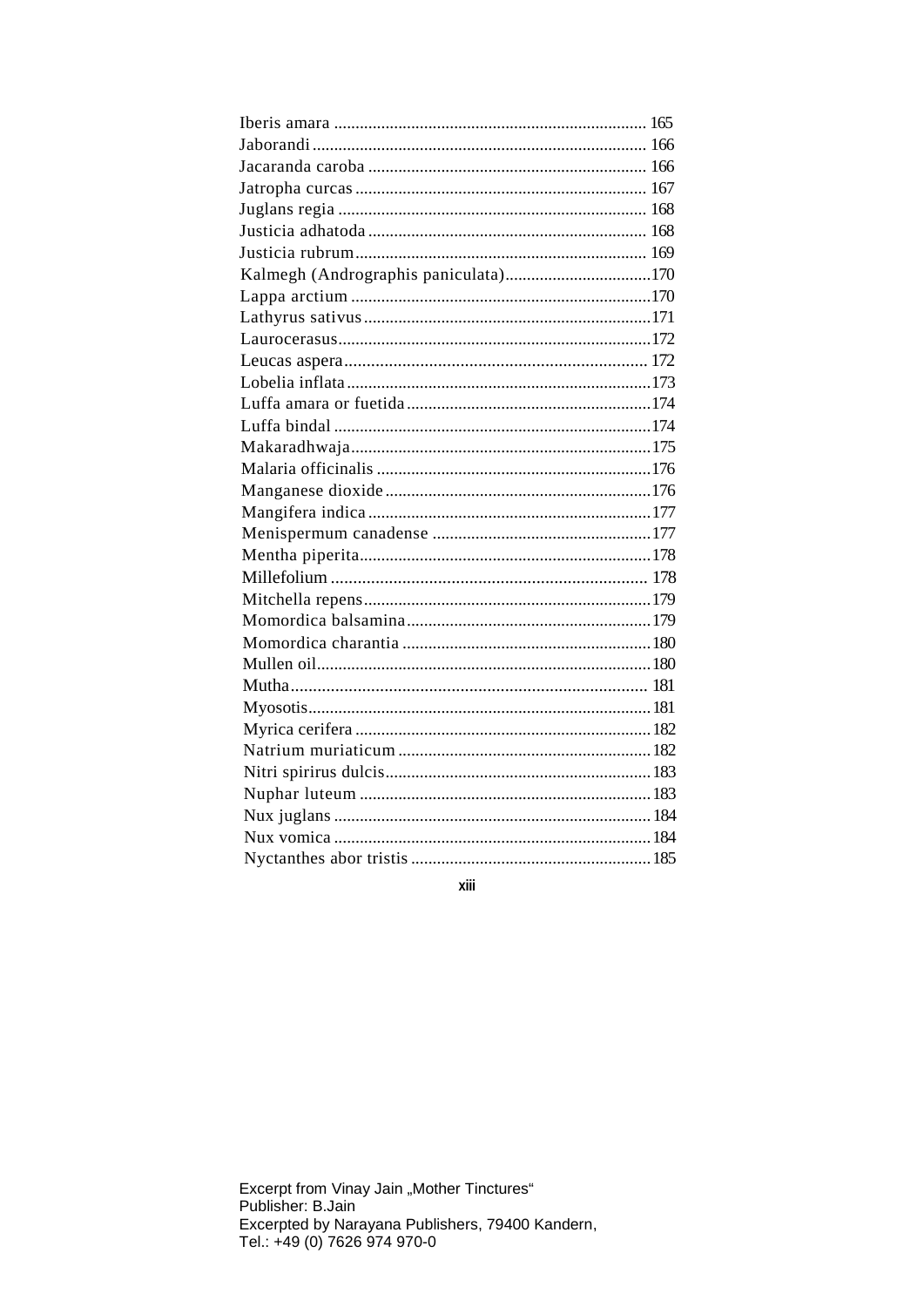xiv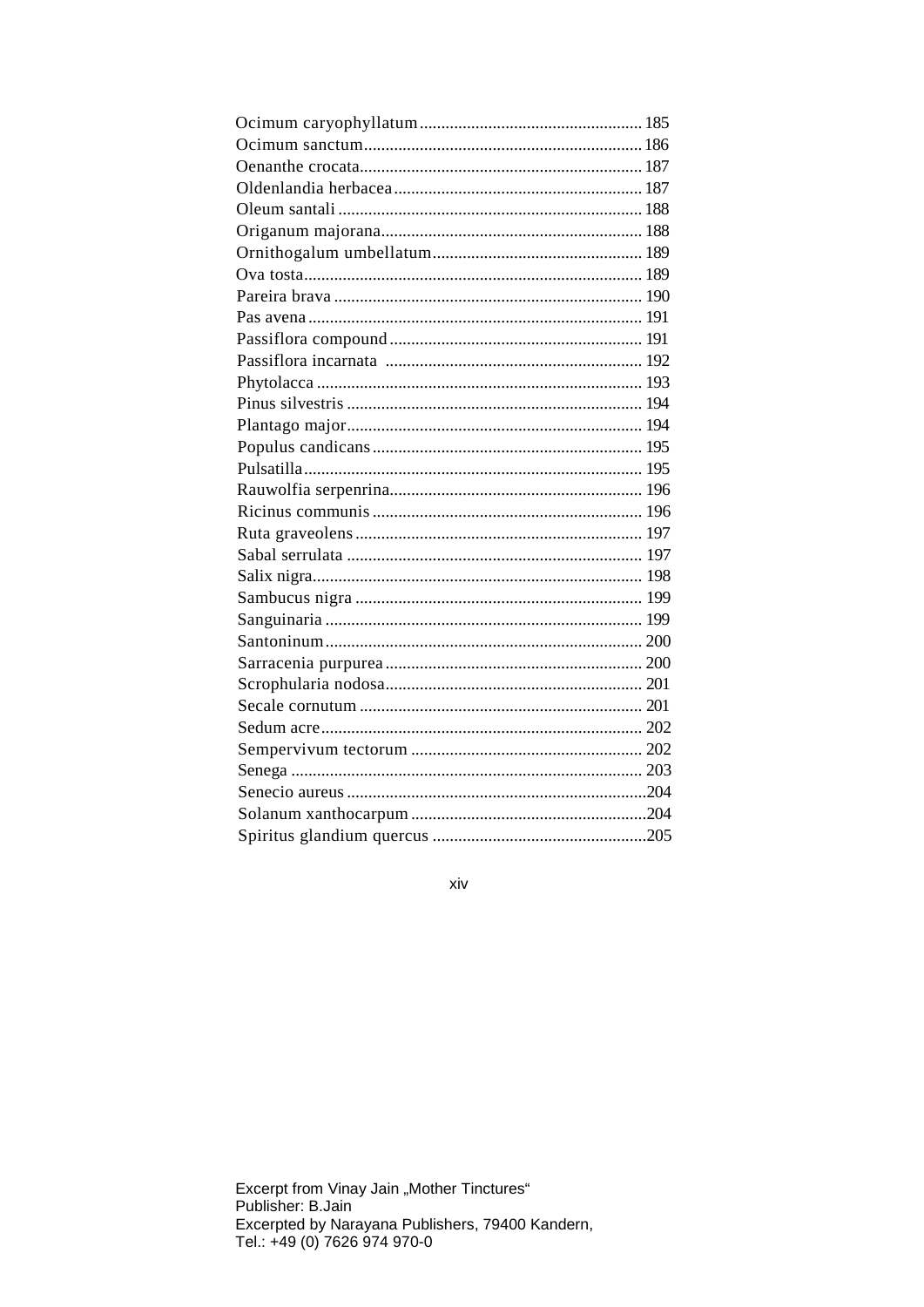$XV$